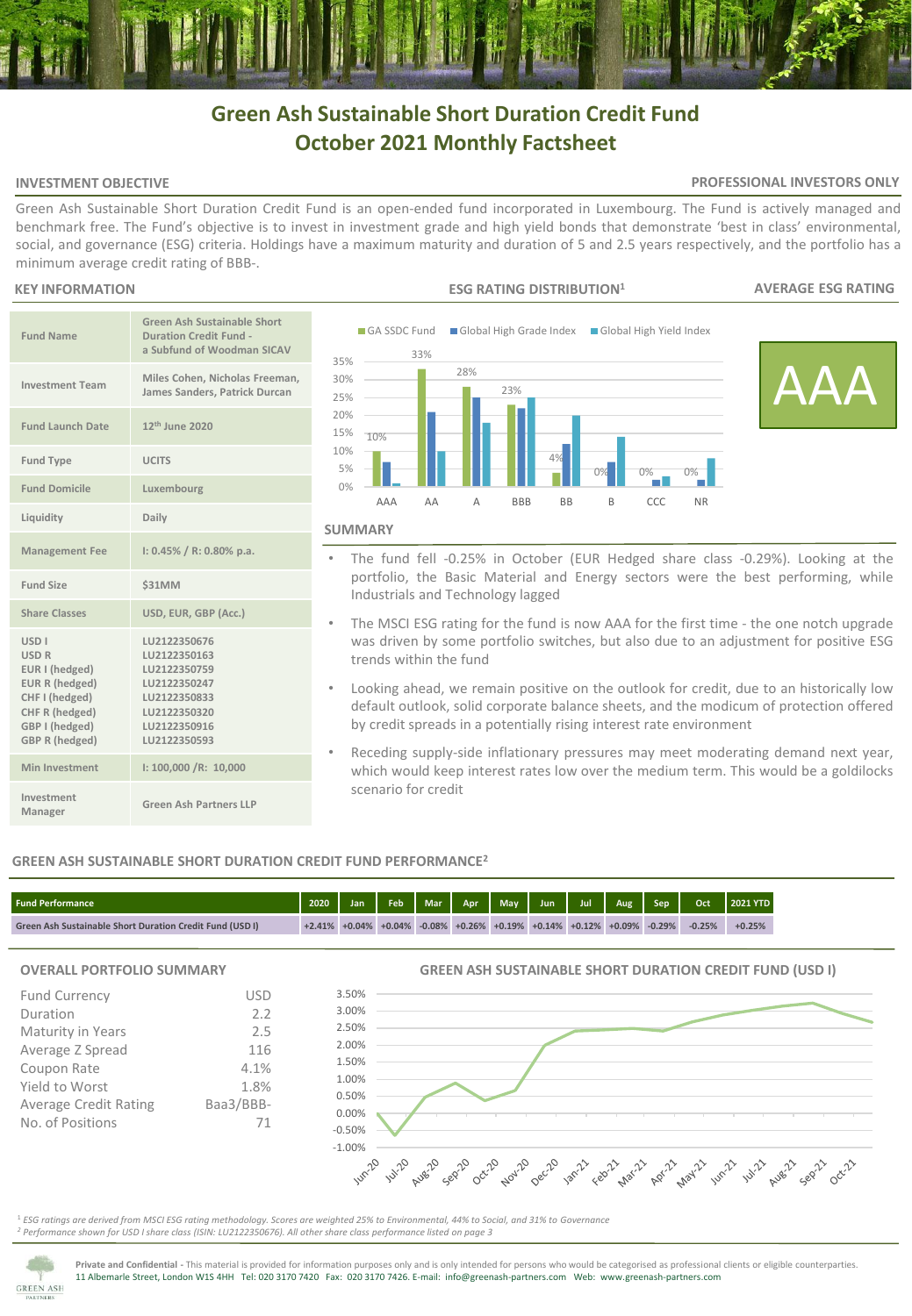#### **WEIGHT BY CREDIT RATING**



**WEIGHT BY MATURITY**



#### **SERVICE PROVIDERS**

| Auditor                 | PricewaterhouseCoopers<br>(PWC)                            |
|-------------------------|------------------------------------------------------------|
| Custodian               | Credit Suisse (Lux)                                        |
| Administrator           | <b>Credit Suisse Fund Services</b><br>(Lux)                |
| <b>Paying Agent</b>     | Credit Suisse AG                                           |
| Legal<br>Representative | Credit Suisse AG                                           |
| Management<br>Company   | <b>MultiConcept Fund</b><br>Management S.A<br>(Luxembourg) |



## **FUND UPDATE AND OUTLOOK**

The fund fell -0.25% in October (EUR Hedged share class -0.29%). Looking at the portfolio, the Basic Material and Energy sectors were the best performing, while Industrials and Technology lagged. The MSCI ESG rating for the fund is now AAA for the first time - the one notch upgrade was driven by some portfolio switches, but also due to an adjustment for positive ESG trends within the fund (32% of holdings have a positive ESG trajectory, and only -9% negative). Microchip Technology was upgraded from BB to BBB in October due to water management, and Barclays was upgraded from A to AA on better human capital management (lower employee turn over).

There was a strong rebound in the equity markets in October, as progress was made on several of the overhangs mentioned in the last newsletter. This didn't translate to credit which was impacted by a major flattening in the yield curves of government bonds – notably due to a big move higher in developed market 2Yr yields, which hit shorter duration credit. Rising yields at the front end coincided with rises in forward inflation expectations, suggesting the fixed income market is bracing for rate hikes.

The front end of government bond curves have been anchored since the start of the pandemic – this changed in October. 2Yr US Treasury yields nearly doubled, rising +22bps to 0.50%. It was a similar story in the UK, where 2Yr Gilt yields rose +30bps to 0.71%, and to a lesser extent in Europe, where 2Yr German Bunds rose +10bps to -0.59%. Longer dated bond yields were also higher, with 5Yr and 10Yr yields +22bps to 1.18% and +6bps to 1.55% in the US, +20bps to 0.84% and +1bps to 1.03% in the UK, and +17bps to -0.39% and +9bps to -0.10% in Germany. Global USD investment grade bonds were -0.08% in October (spreads +3bps to 90)

and global high yield was -0.54% (spreads +12bps to 3.48%.

 $\begin{array}{cc}\n\text{Cash} & \text{constr} \\
\text{cosh} & 6\n\end{array}$ 

3%

Communication

Technology 10%

Cons. Non-cyclical

Industrial 10%

The high yield primary markets were a bit quieter than October last year on a gross basis, but the \$16.9BN of US HY that printed ex-refi is in line with the monthly average YTD. It was a busy month in Europe, with €18BN in gross high yield issuance, and continued interest in ESG and sustainability-linked issuance. These types of deal comprise 20% of YTD issuance in Europe.

Looking ahead, we remain positive on the outlook for credit, due to an historically low default outlook, solid corporate balance sheets, and the modicum of protection offered by credit spreads in a potentially rising interest rate environment. While we expect to see Central Banks begin to normalise monetary policy over the coming months, we do not subscribe to the view they are materially behind the curve. Receding supply-side inflationary pressures may meet moderating demand next year, which would keep interest rates low over the medium term. This would be a goldilocks scenario for credit.



**REGIONAL EXPOSURE SECTOR WEIGHTINGS**

Financial 37%

Basic Mater Energy 2%